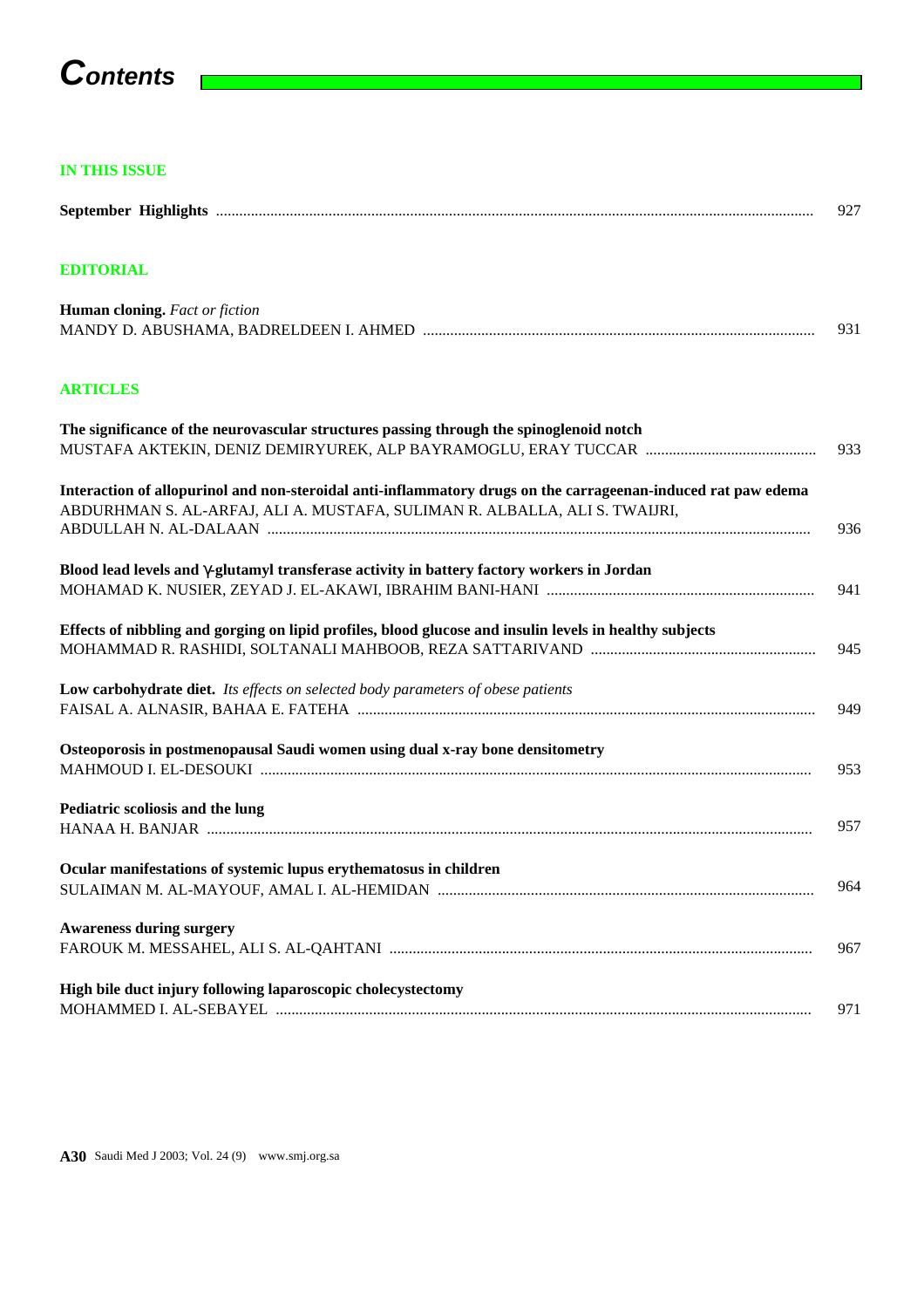

| Acute appendicitis in patients with sickle cell disease                                                                                                               |      |
|-----------------------------------------------------------------------------------------------------------------------------------------------------------------------|------|
|                                                                                                                                                                       | 974  |
| Once daily gentamicin dosing in full term neonates                                                                                                                    | 978  |
| Incidence and risk factors associated with the patency of ductus arteriosus in preterm infants with respiratory<br>distress syndrome in Kuwait                        |      |
| M. S. HAMMOUD, H. A. ELSORI, E. M. HANAFI, A. A. SHALABI, I. A. FOUDA, L. V. DEVARAJAN                                                                                | 982  |
| Pregnancy outcomes among Palestinian refugee women with sickle cell trait in Damascus, Syria<br>ASMA A. ABDULSALAM, HYAM N. BASHOUR, FAWZA S. MONEM, FATHI M. HAMADEH | 986  |
|                                                                                                                                                                       |      |
| The decline of hepatitis B viral infection in South-Western Saudi Arabia                                                                                              | 991  |
| A. E. AYOOLA, M. S. TOBAIGY, M. O. GADOUR, B. S. AHMAD, M. K. HAMZA, A. M. AGEEL                                                                                      |      |
| Trial of lamivudine in hepatitis B surface antigen carriers with persistent hepatitis B core IgM antibody                                                             | 996  |
| Facial esthetics in a selected Saudi population                                                                                                                       |      |
|                                                                                                                                                                       | 1000 |
| <b>Electives during medical internship</b>                                                                                                                            | 1006 |
| <b>CASE REPORTS</b>                                                                                                                                                   |      |
| The clinical utility of intrapleural streptokinase in a patient with bilateral pleural empyema                                                                        |      |
|                                                                                                                                                                       | 1010 |
| Acute myeloblastic leukemia in a patient with primary antiphospholipid syndrome                                                                                       |      |
|                                                                                                                                                                       | 1013 |
| Superior mesenteric vein thrombosis complicating appendicular masses                                                                                                  |      |
| SALMA S. ECHTIBI, MASOUD O. BASHIR, MISBAH U. AHMED, FRANK J. BRANICKI,                                                                                               | 1016 |
| Partial splenectomy for a large splenic cyst                                                                                                                          |      |
|                                                                                                                                                                       | 1019 |
| Dual thyroid ectopia                                                                                                                                                  |      |
|                                                                                                                                                                       | 1021 |